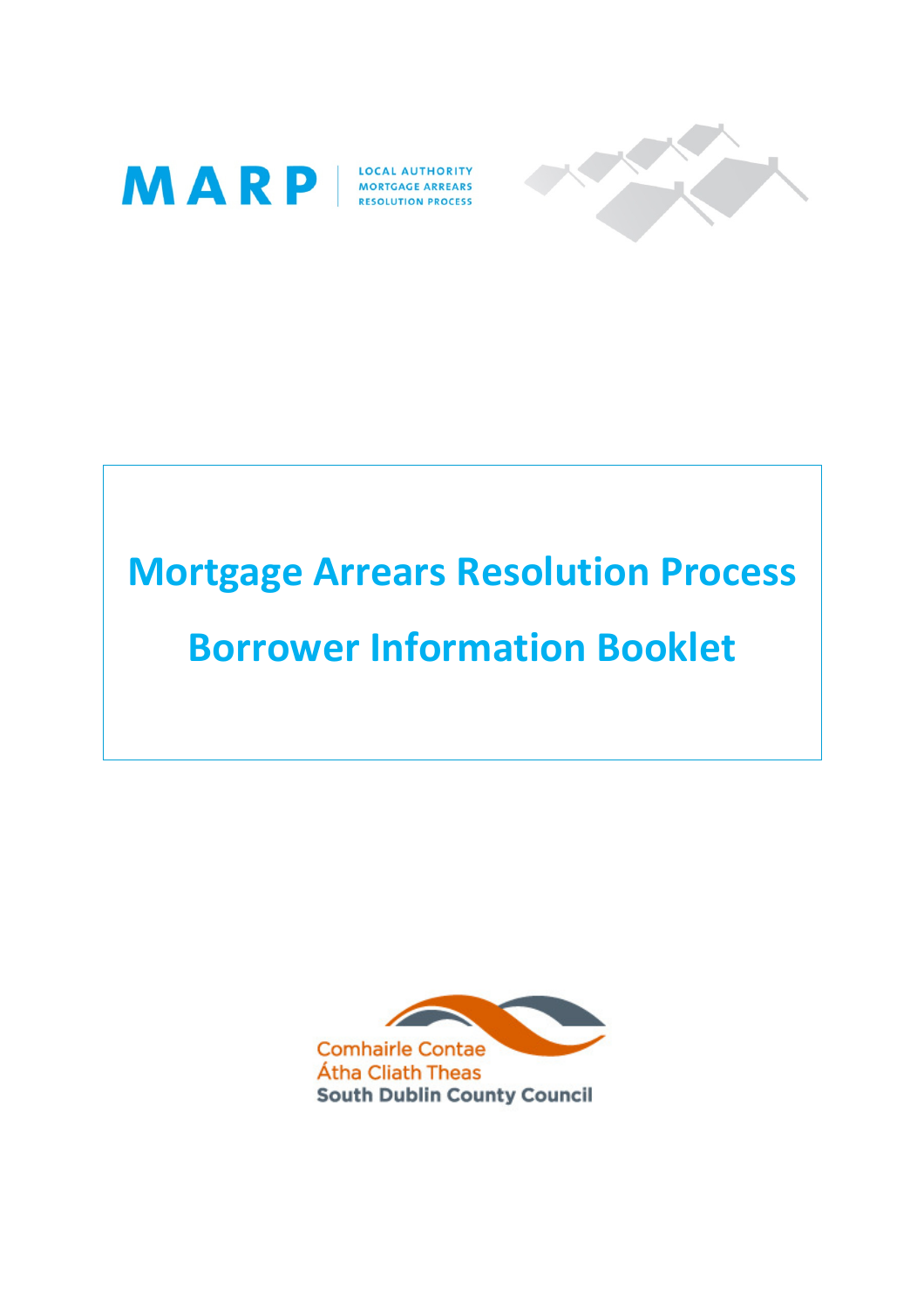- Have you difficulty in paying your bills?
- Have you missed a Mortgage Repayment?
- Are you likely to miss your next or future Mortgage Repayment?

#### If yes, you should talk to us about our Mortgage Arrears Resolution Process (MARP)

We have a process called the Mortgage Arrears Resolution Process (MARP) to help support mortgage borrowers who are in arrears, or are at risk of going into arrears. We have a dedicated team in our Arrears Support Unit that will work with borrowers. If you are deemed to be eligible for the process we will work with you to bring you through this process in order to try to get the best solution to address your arrears situation

There are four steps in the process and this booklet will explain each of these steps to you.



### STEPS IN THE MORTGAGE ARREARS RESOLUTION PROCESS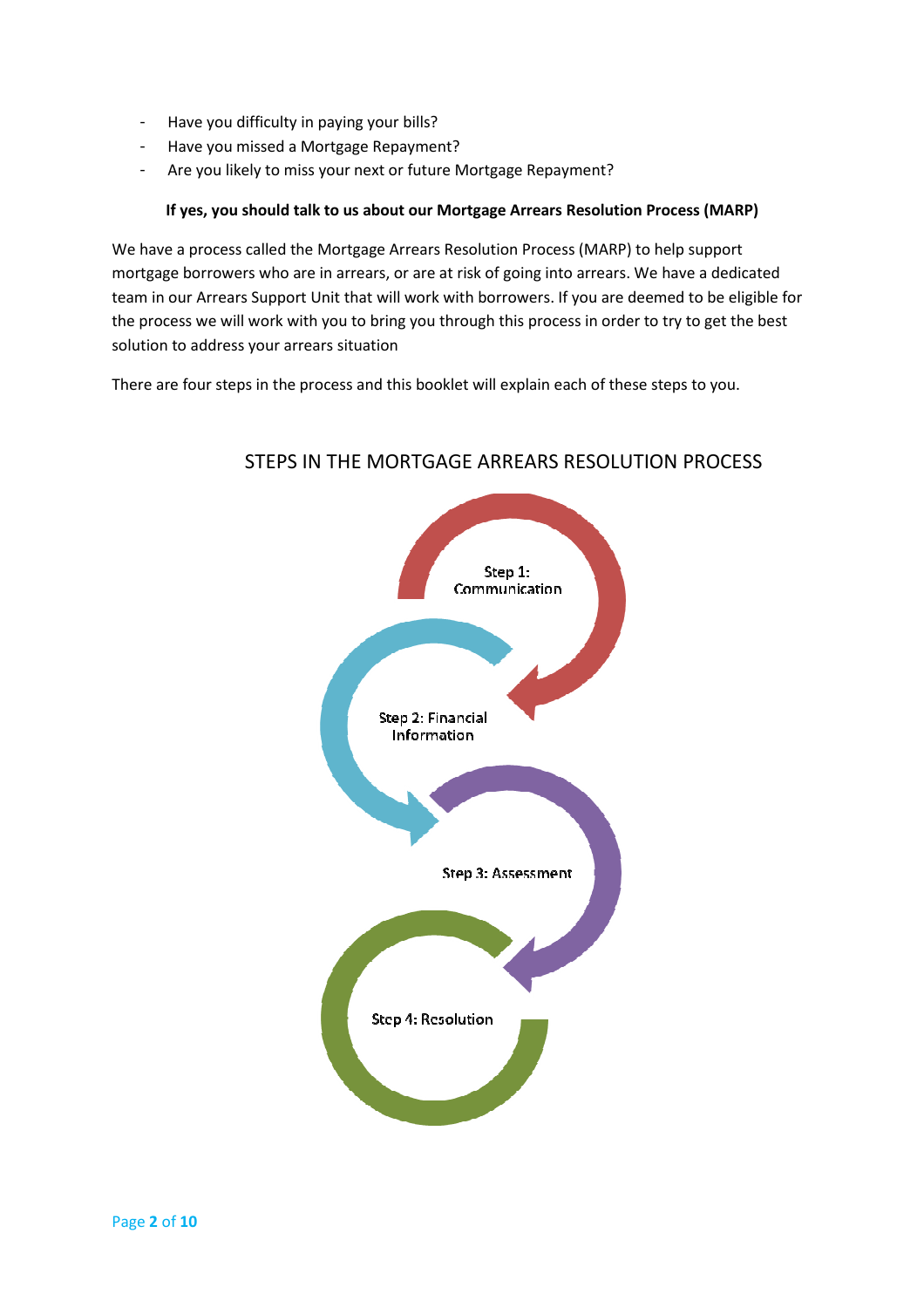## STEP 1: Communication

Anyone can be affected by financial difficulties at any time and this can result in problems paying bills. If you are experiencing such difficulties with paying your mortgage or are concerned that you may not be able to pay your next or future mortgage repayments in full, then you need to come and talk to us. We have a dedicated team in the Arrears Support Unit.

You can contact the Arrears Support Unit Monday to Thursday from 9.00 to 5.00 and Friday from 9.00 to 4.30 on 4149000 ext.: 7138. One of our Arrears Support officers will help you through the process. If you would prefer to meet someone in person call the Arrears Support Unit on the above number to make an appointment.

Ignoring the problem will not make it go away. We can only try to help if you talk to us.

It is important that you co-operate with us during MARP. While you are co-operating with us in the MARP you are afforded certain protections. However, failure to communicate or engage properly with us can have implications for this protection, we may classify you as not co-operating, and you could be exited from MARP losing these protections.

A full explanation of what is considered to be not cooperating is contained in the next step; Step 2: Financial Information, and you should ensure that you read this carefully and understand the implications.

#### Our Communication Policy

We have a Communication Policy in place to ensure that our communication with you is fair and reasonable. The policy sets out what you should expect from us and what we expect from you in return.

When your account goes into arrears:

- We will contact you in writing to inform you of the situation and invite you to engage with us to try to find a solution;
- We will contact you on a regular basis in writing to give you updates on your account status;
- We will be reasonable in all contact we have with you and we will be open and transparent in all communications;
- We will allow you a reasonable length of time to gather and submit information;
- We will not make unnecessary contact with you.

We will expect you to:

- Provide us with the information that we require in order to take you through the MARP within a reasonable timeframe;
- Be open with us about your situation;
- Engage with us by responding to all communication sent to you.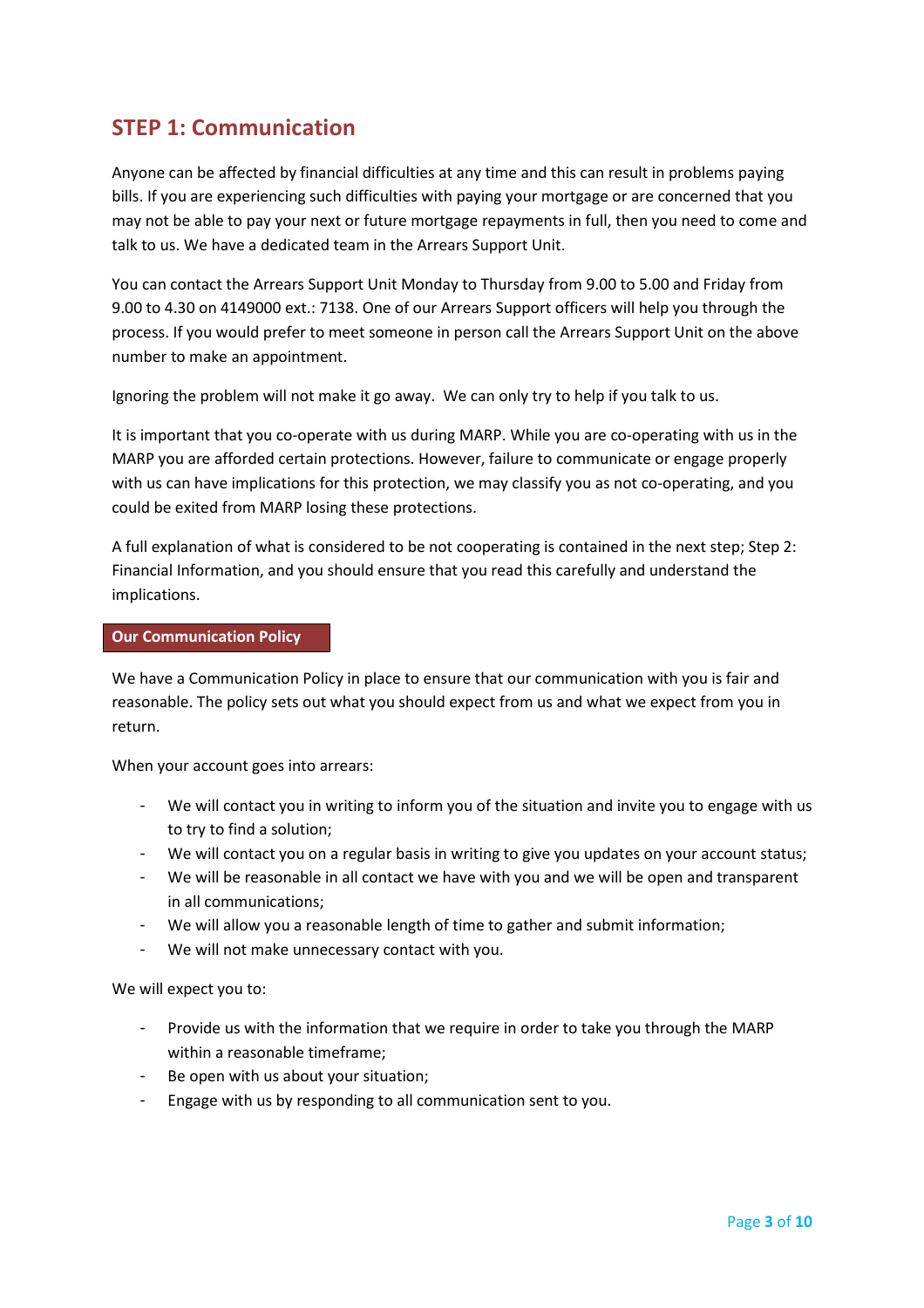## STEP 2: Financial Information

In order to start to assist you with your arrears we must fully understand your financial situation and as a result you will be required to provide us with full details of your income and expenditure. We need you to complete a Standard Financial Statement (SFS). You can obtain a SFS from our website or from the Arrears Support Unit. It is important that you complete this document fully and honestly as this information will be used to determine the best options that may be available to you.

In addition to the SFS you will be required to provide the backup documentation as outlined on the form. The local authority may seek additional information on any detail that you have entered on the SFS. The local authority will afford you a reasonable length of time to complete and submit the form and to submit any additional information required.

When you have completed and returned the SFS, one of our Arrears Support Team will review the form and may then arrange to meet you to ensure that we have a full understanding of your financial situation.

Failure to complete the SFS or failure to complete the SFS fully and honestly may result in you being classified as not co-operating.

#### Not co-operating:

You can only be considered as not co-operating with us when:

1. any of the following apply to your case:

a) you fail to make a full and honest disclosure of information to us, that would have a significant impact on your financial situation;

b) you fail to provide information, relevant to your financial situation, within the timeline specified by us

- c) a three month period elapses:
	- (i) (a) where you have not entered into an alternative repayment arrangement, and during which you have failed to meet your mortgage repayments in full or you meet your mortgage repayments in full but have an arrears balance remaining on the mortgage; or

(b) where you have entered into an alternative repayment arrangement, and during which you have failed to meet in full repayments as specified in the terms of an alternative repayment arrangement; and

(ii) during which you

(a)have failed to make contact with, or respond to any communications from us or a third party acting on our behalf; or

(b) have made contact with, or responded to communications from us or a third party acting on our behalf but have not engaged in such a way that enables us to complete an assessment of your circumstances;

and

2. the warning letter required has been issued to you and you have not carried out the action(s) specified in that letter.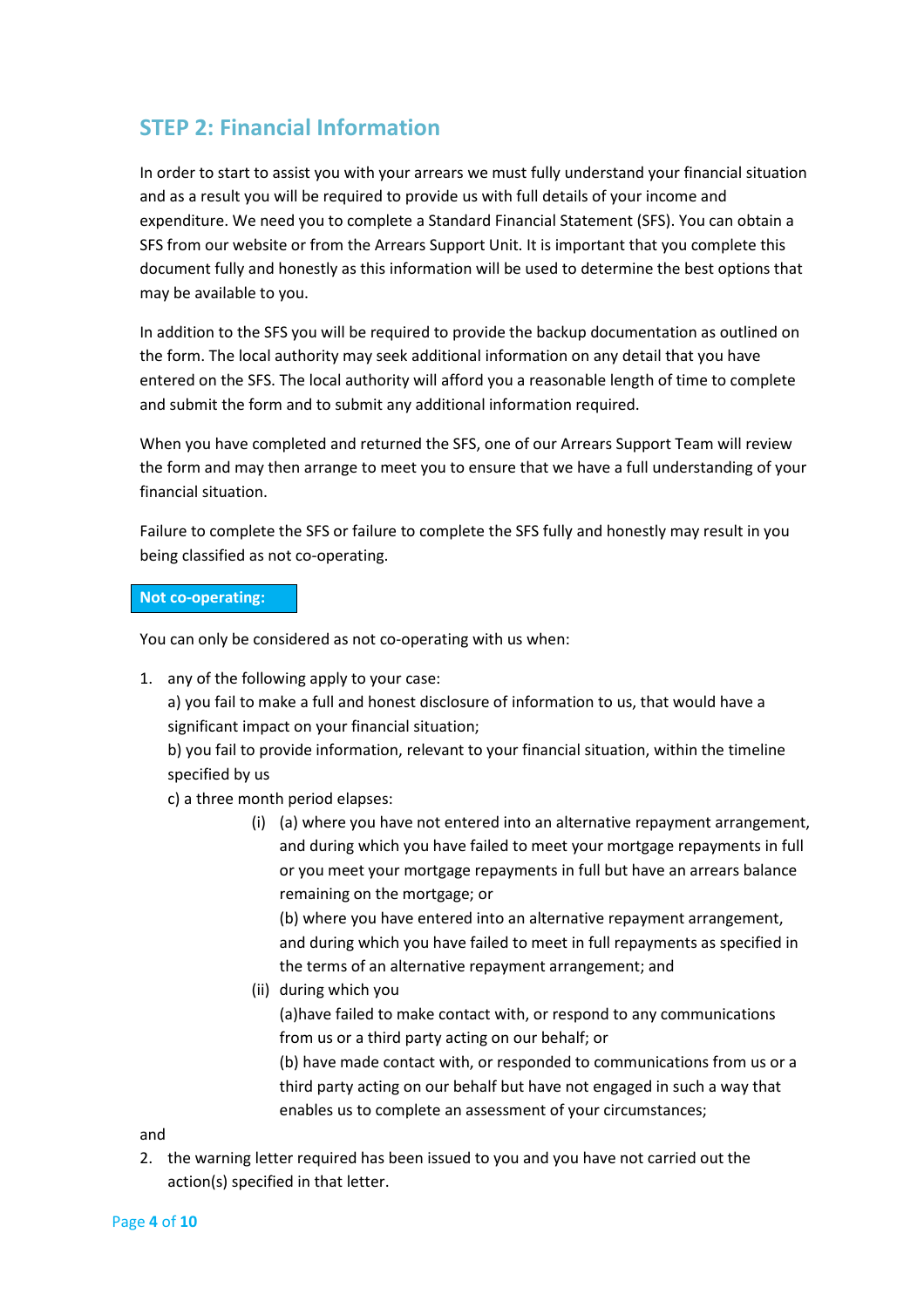#### Consequences of not co-operating

Not co-operating with this process has serious consequences for you and your home which may result in:

- Your exit from MARP;
- Legal action for repossession of your property being taken immediately after we classify you as not co-operating;
- Your eligibility for a Personal Insolvency Arrangement, in accordance with the Personal Insolvency Act 2012, being affected.

## STEP 3: Assessment

We accept that everyone's situation is different and as a result we will assess the information in your completed SFS and examine your situation on its individual merits. We will use the information you have provided to determine which options for an alternative repayment arrangement may suit your situation.

We will consider the following in our assessment:

- Your personal circumstances;
- Your overall level of debt:
- The information provided in your completed SFS;
- Your current ability to make repayments;
- Your repayment history;
- Any other relevant information.

If your circumstances change you must notify us of this immediately and you will be required to complete a new Standard Financial Statement.

## STEP 4: Resolution

We will explore all options for alternative repayment arrangements when considering your case, in order to determine which options are viable and appropriate for you. Such alternative repayment arrangements may include one or more of the following:

#### Short Term Options

- 1. an interest-only arrangement for a specified period;
- 2. an arrangement to pay interest and part of the normal capital element for a specified period;
- 3. deferring in exceptional circumstances payment of all or part of the instalment repayment for a specified period;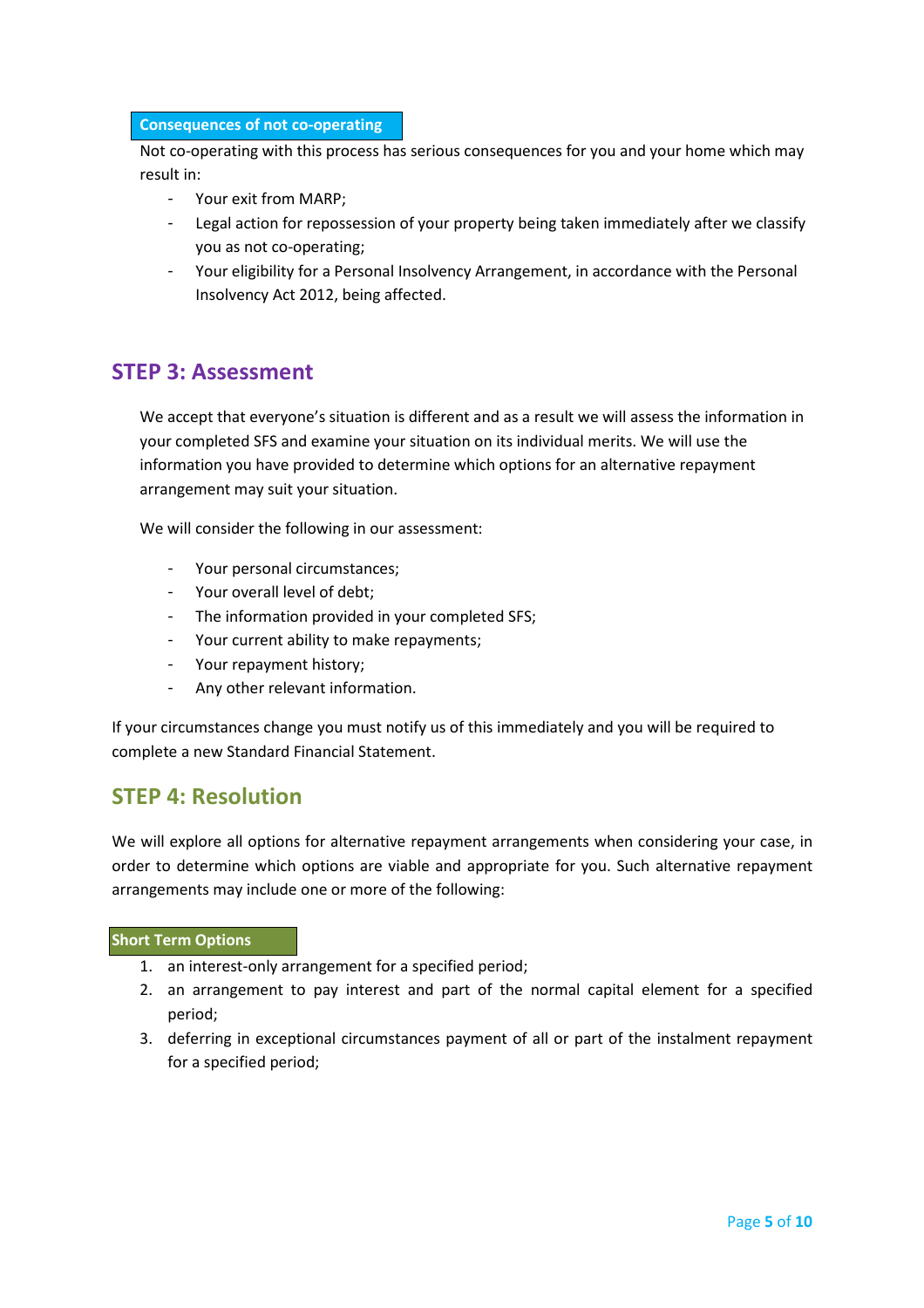#### Long Term Options

- 4. extending the term of the mortgage to a maximum of 35 years and a maximum age of 70 of the borrower, depending on the type of loan, the remaining term and the circumstances of the individual borrower;
- 5. changing the type of the mortgage, depending on the type of loan, the remaining term and the circumstances of the individual borrower;
- 6. capitalising the arrears and interest; at the interest rate applicable to the parent mortgage.

#### **Other Options**

If we are not in a position to offer an alternative repayment arrangement following the review of the completed Standard Financial Statement as there is insufficient disposable income to allow sufficient repayments on the mortgage loan, our team will discuss other options with you.

#### Mortgage to Rent (MTR):

The MTR scheme is a government scheme which aims to help people who have serious difficulties with their mortgage and who are unlikely to ever make full repayments on their mortgage in the future. If you were deemed eligible you would transfer your mortgaged property to us and the agreed valuation amount is put against the balance owed on your mortgage. You and your family remain in the property as our tenant paying us an income based rent.

If the valuation amount is not the full amount owed by you, you will be liable for the remaining debt and we will enter in to an arrangement for the repayment of this money over a specific period of time

If MTR is offered to you and you accept the option you will no longer own your home.

#### Voluntary Sale:

You agree to sell the property yourself and the proceeds from the sale are put against the balance owed by you on the mortgage loan.

You remain in your property until it is sold.

If the sale of the property does not raise the full amount owed by you, you will be liable for the remaining debt and we will enter into an arrangement for the repayment of this money over a specific period of time

#### Voluntary Surrender:

You agree to voluntarily hand over ownership of your property to us, you give us full possession of the property and request that we sell it. We will have sole discretion in relation to the final price which is acceptable for the property and this amount will be used to pay your arrears and to reduce or clear your remaining mortgage balance.

If the sale of the property does not raise the full amount owed by you, you will be liable for the remaining debt and we will enter into an arrangement for the repayment of this money over a specific period of time

#### Page 6 of 10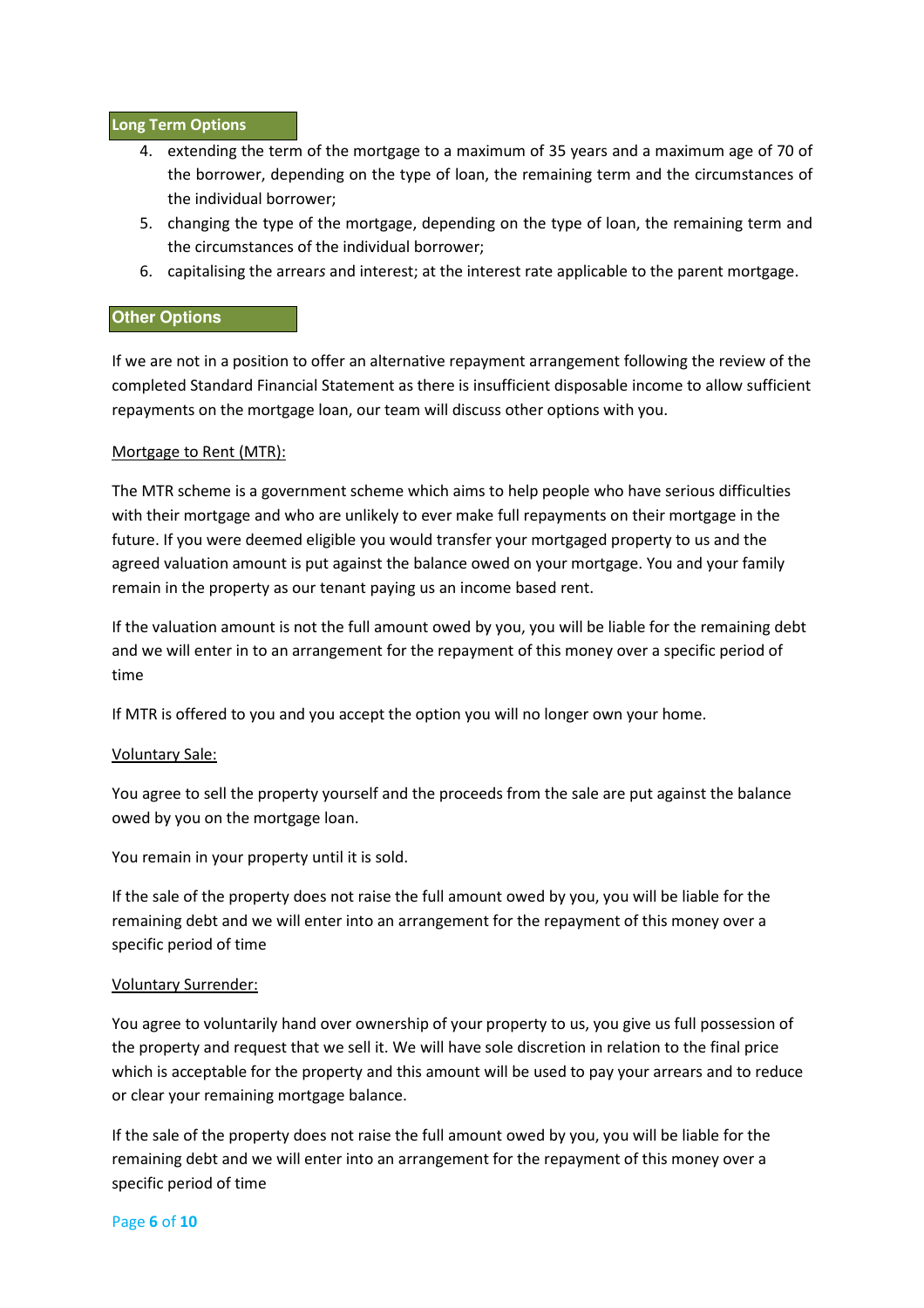## **Complaints**

You have a right to make a complaint to us in relation to:

- The treatment of your case under MARP
- The Local Authority's compliance with the requirements of MARP

You can make a complaint, verbally or in writing, to the Local Authority.

Where you make a verbal complaint, we will offer you the opportunity to have the complaint handled in accordance with our written complaints process, outlined below.

Where you make a written complaint, we must acknowledge your complaint in writing within 5 business days of receiving it, and we will provide you with the name of the contact person in relation to your complaint.

We will provide you with regular written updates on the process of the investigation of the complaint at intervals of not more than 20 business days from the date on which your complaint was made.

We will attempt to resolve your complaint within 40 business days. If your complaint is not resolved within 40 business days, we will inform you of the anticipated timeframe within which we hope to resolve the complaint.

We will inform you in writing of the outcome of our investigation within 5 business days of the completion of the investigation.

If you are dissatisfied with the response to your complaint, you have the right to refer the matter to the Financial Services Ombudsman (see Useful Contacts on page 9).

## Appeals

You have the right to appeal to the Local Authority's Appeals Board where you are unhappy with a decision made by us during the MARP, including where we:

- offer you an alternative repayment arrangement but you are not willing to enter into the ARA offered
- decline to offer an alternative repayment arrangement
- have classified you as not co-operating

The Appeals Board consists of 3 of the Local Authority's senior management who have not been involved in your case previously. To make an appeal, you must submit your appeal in writing to the Appeals Board within 20 business days from the date that you have received the letter notifying you of the decision.

The Appeals Board will acknowledge your appeal in writing within 5 business days of receiving your appeal. The Appeals Board will provide you with regular written updates on the progress of your appeal, at intervals of not more than 20 business days.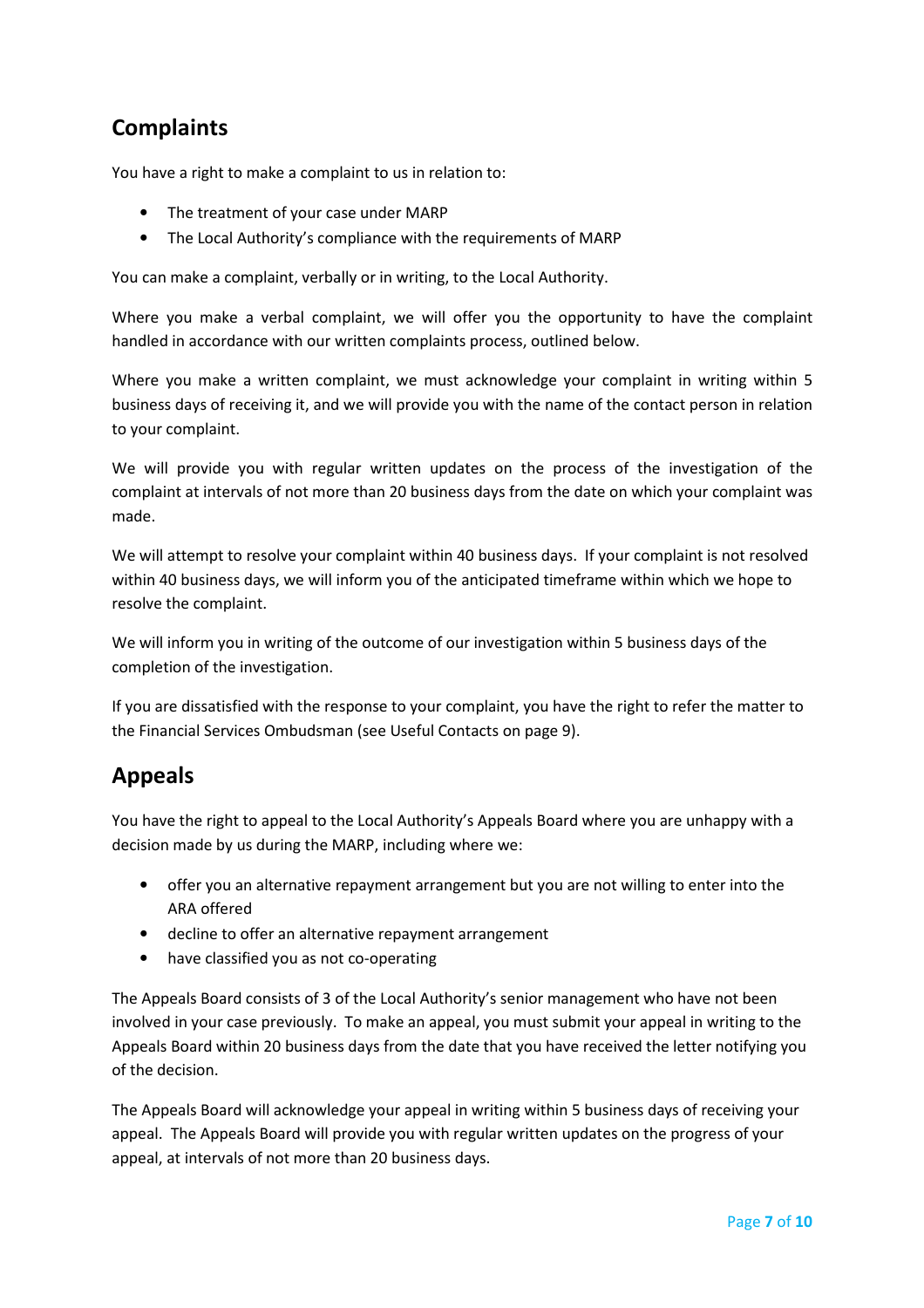The Appeals Board will consider and adjudicate on your appeal within 40 business days of receiving the appeal and will notify you in writing of their decision within 5 business days of their decision.

If you are unhappy with a decision of the Appeals Board, you have the right to refer the matter to the Financial Services Ombudsman (see Useful Contacts on page 9).

## Important Information

#### Alternative Repayment Arrangements

Alternative repayment arrangements availability is subject to individual case assessment

#### Cost of your Mortgage

Some of the Short /Medium/ Long Term options may increase the total cost of credit over the term of your mortgage.

#### Independent Advice

Before you make a decision you must fully understand the implications of any new loan arrangement. We strongly recommend that you obtain independent legal and financial advice before agreeing to any resolution arrangement.

#### Review Process

Once you remain within the MARP, we will monitor any alternative repayment arrangement put in place. We will also carry out an annual review to establish if there has been any change in your financial circumstances since the arrangement first began. If you do not keep to the terms of your arrangement a review will take place immediately

#### Outstanding Debt

If a balance remains on your mortgage account if you enter into an option other than an alternative repayment arrangement you will remain liable for the outstanding debt.

#### Credit Rating

Alternative repayment arrangements will be reported by the Local Authority to the Irish Credit Bureau or any other credit reference agency or credit register and this will have an impact on your credit rating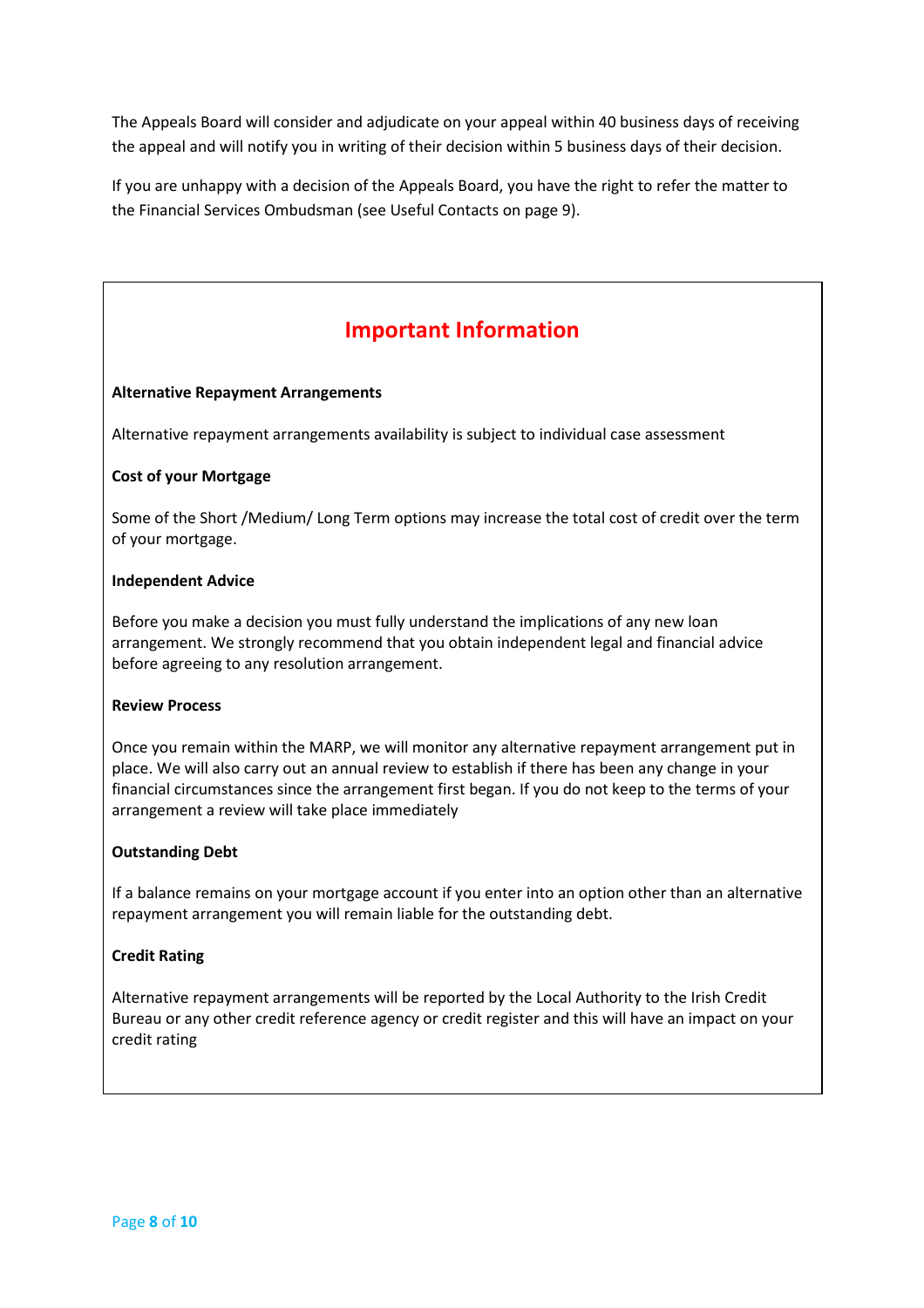## Useful Contacts

#### Arrears Support Unit (ASU)

Address: South Dublin County Council, County Hall, Tallaght, Dublin 24 Phone: 01-4149000 ext.: 7138 Website: www.sdcc.ie

#### Citizens Information Board

The Citizens Information Board gives information, advice and advocacy on a broad range of public and social services including health, unemployment, social welfare and money. Telephone: 0761 07 4000 www.citizensinformation.ie

#### Department of Social Protection

You may be eligible for State supports such as Mortgage Interest Supplement & Mortgage Interest **Relief.** The Department of Social Protection has information in relation to these and any other welfare benefits you may be entitled to. Telephone: Lo Call 1890 662244 www.welfare.ie

#### Financial Services Ombudsman

The Financial Services Ombudsman is a statutory officer who deals independently with unresolved complaints from consumers about their individual dealings with all financial service providers. Financial Services Ombudsman's Bureau, 3rd Floor Lincoln House, Lincoln Place, Dublin 2. Lo Call: 1890 882 090 Telephone: 01 6620899 Email: enquiries@financialombudsman.ie www.financialombudsman.ie

#### Free Legal Advice Centre (FLAC)

FLAC provides basic, free legal services to the public in the four main areas of: legal aid, social welfare, credit and debt, and public interest law. The website has contact details for all local Legal Advice Centres.

Phone: 1890 350250 Website: www.flac.ie

#### Insolvency Service of Ireland (ISI)

The following is a link to the ISI which will provide information on the processes under the Personal Insolvency Act 2012.

www.isi.gov.ie

#### Keeping Your Home Website

This is a joint website for the Citizens Information Board and MABS, which provides comprehensive information on the services and entitlements available to you, if you are having difficulty paying your mortgage.

Telephone: 0761 07 4050 (Mon-Fri 9.30am to 5pm) www.keepingyourhome.ie

#### Local Authority Housing Department

The local authority housing department will provide you with information on the housing options that are available to you should you lose your home.

Telephone: 01-414-000 www.sdcc.ie